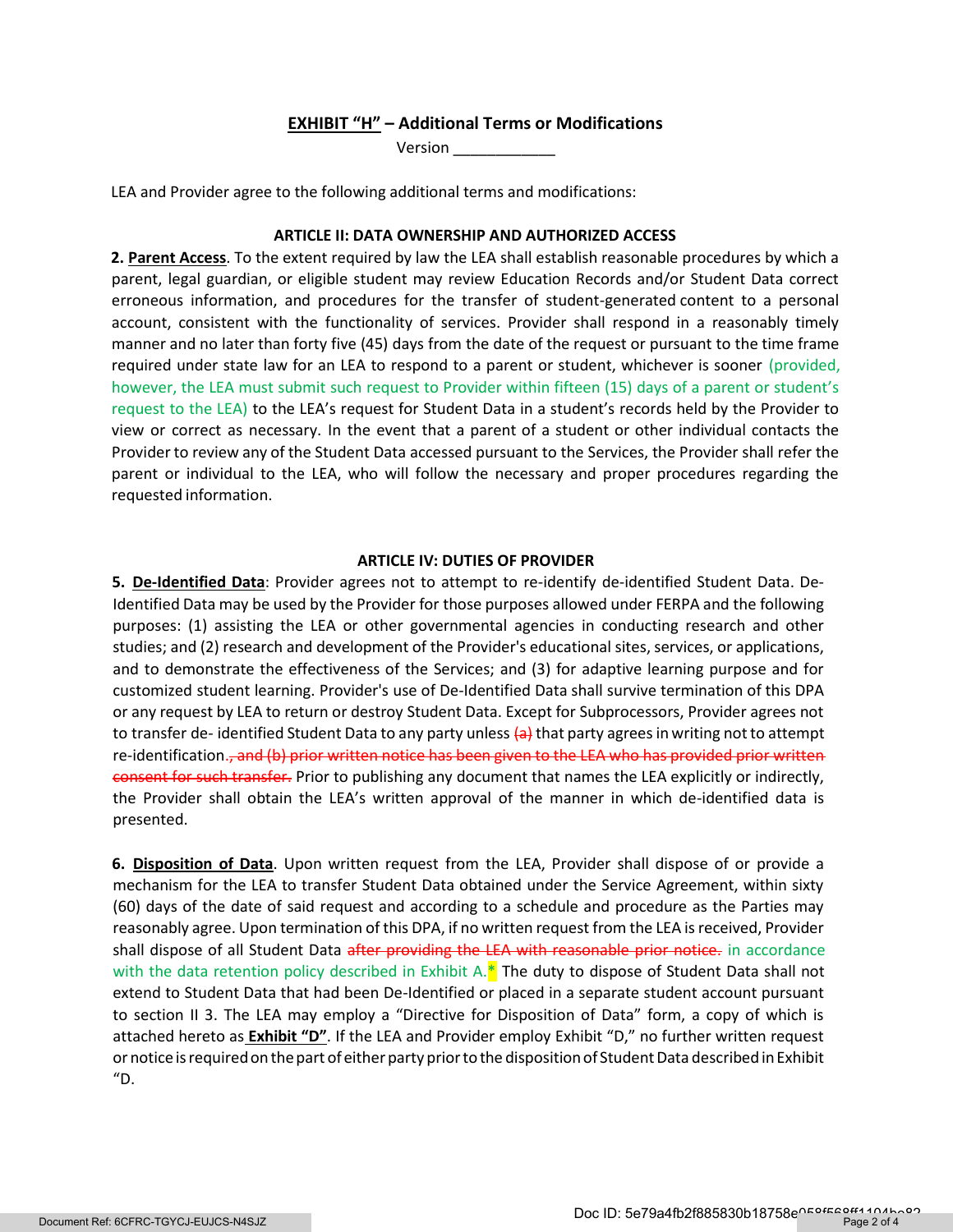## ARTICLE V: DATA PROVISIONS

2. Audits. No more than once a year, or following unauthorized access, upon receipt of a written request from the LEA with at least ten (10) business days' notice and upon the execution of an appropriate confidentiality agreement, the Provider will allow the LEA to audit the security and privacy measures that are in place to ensure protection of Student Data or any portion thereof as it pertains to the delivery of services to the LEA . The Provider will cooperate reasonably with the LEA and any local, state, or federal agency with oversight authority or jurisdiction in connection with any audit or investigation of the Provider and/or delivery of Services to students and/or LEA, and shall provide reasonable access to the Provider's facilities, staff, agents and LEA's Student Data and all records pertaining to the Provider, LEA and delivery of Services to the LEA. Failure to reasonably cooperate shall be deemed a material breach of the DPA. Privacy and security audits conducted by the LEA in accordance with this section will be subject to Provider's confidentiality obligations to its other customers.